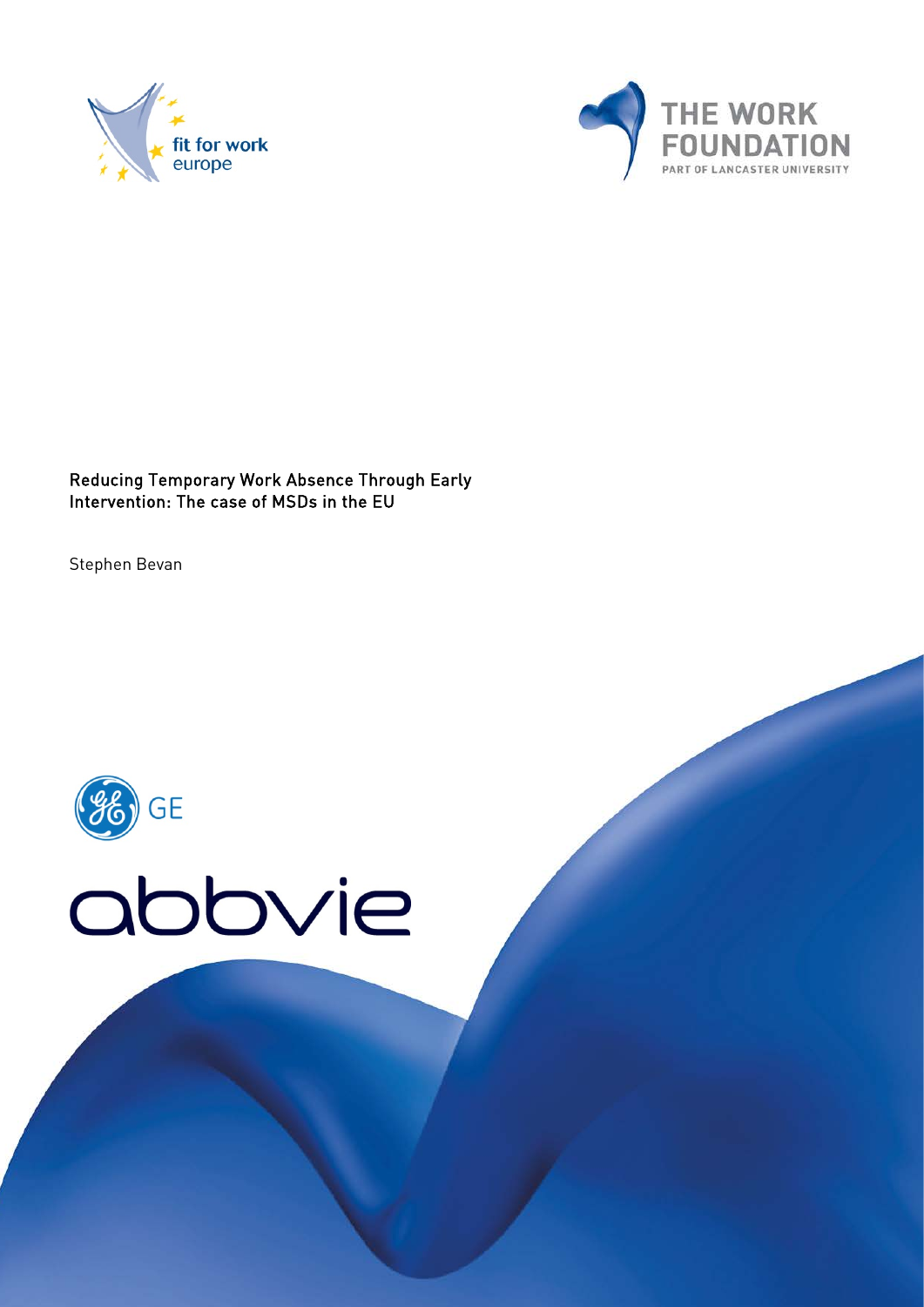

#### **Background - Musculoskeletal Disorders in the EU Workforce**

Up to a 100 million EU citizens have musculoskeletal pain, indeed there are over 200 musculoskeletal disorders (MSDs), including back, shoulder and neck pain; joint diseases such as osteoarthritis and rheumatoid arthritis; and injuries due to working conditions or physically demanding work. Over 40 million EU workers have MSDs caused by their work. They cause almost 50% of all absences from work lasting three days or longer in the EU and 60% of permanent work incapacity. The direct and indirect costs of MSDs have been estimated at €240bn each year – up to 2% of GDP across the EU. To compound the problem still further, up to 30% of people with MSDs also have depression, which makes it more difficult to stay in or return to work. By any standards these are big numbers. We should be concerned.

Since 2009, the Fit for Work Europe Coalition has been campaigning for policy and practice to wake up to the clinical, economic and social challenges that a health burden of this magnitude represents. It has been hard work, not least because MSDs are conditions which – in the jargon – are high on morbidity (they contribute enormously to the burden of ill health) but low on mortality (very few people die as a direct result of an MSD). Crudely, this makes it hard to get much serious or sustained attention from policymakers or practitioners, and so the problem persists. This is in spite of some of its solutions being simple and cost-effective to implement – especially those which focus on early intervention. By this we mean any kind of clinical, workplace or welfare-related support made available to a person with an MSD which helps them manage their condition and increases their chances of recovery, remission or returning to some or all activities of daily living.

To coincide with the 5th Annual Summit of the Fit for Work Europe Coalition in Brussels in October 2013, we have put together some examples of early interventions from across the EU which have proven to be both clinically successful and economically sound. We also present some new data based on some scenarios which focus on the potential impact on sickness absence and productivity which would result if some of the good practice we showcase here were emulated across all EU member states.

#### Why is early intervention for MSDs a good idea?

There are several advantages to improving access to early interventions for people with a diagnosis of a musculoskeletal disorder:

- 1. Better treatment. In general, the quicker an individual receives a diagnosis, the more rapidly they can get access to appropriate treatment which can stabilise or control their symptoms;
- 2. Reducing the risk of developing co-morbid conditions. For many people with chronic conditions (up to 30% among people with MSDs), issues like pain, fatigue, depression or anxiety can become a significant issue which can increase healthcare costs and reduce functional capacity;
- 3. Aiding a return to activities of daily living. People with chronic conditions (like many MSDs) can become more self-reliant and rely less on health and social care services if they have access to early intervention, especially if they are playing an active part in the management of their condition.;
- 4. Staying in or returning to work. People whose health conditions are being wellmanaged are more likely to remain economically active, continue to pay taxes and be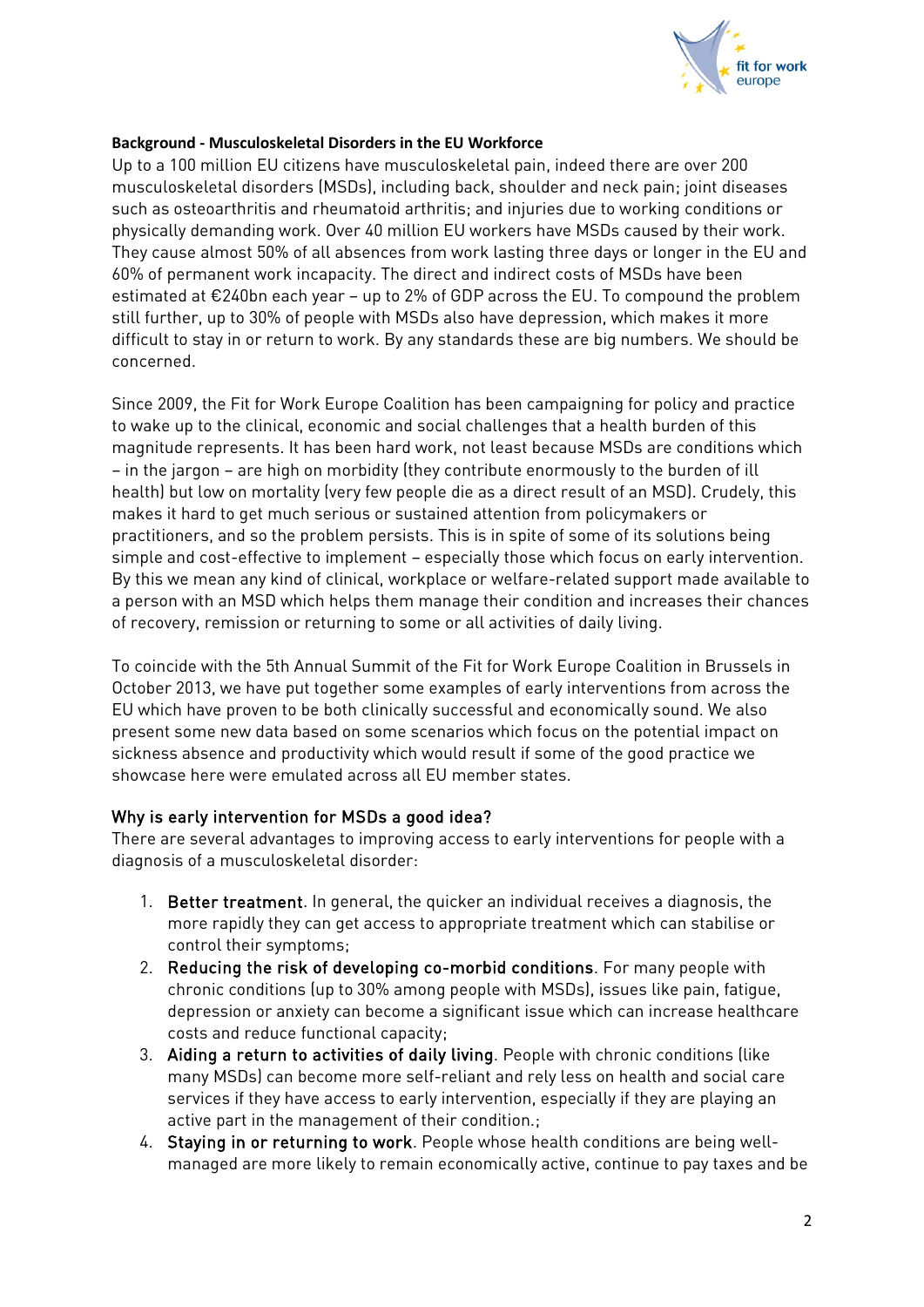less reliant on welfare payments. There is a lot of evidence that work can be a realistic clinical outcome for many people with MSDs, even progressive conditions such as inflammatory arthritis.

So far, so good. In theory then, early intervention sounds like a great idea. However, there are several barriers to giving everyone who needs it an early intervention which will benefit them, especially among people of working age:

- 1. Primary Care. Too often, GPs do not regard work as a clinical outcome to which they should attach priority. This means that treatments or therapies which may help an individual stay in or return to work may not be prescribed early enough.
- 2. Secondary Care. Again, work ability is most often a second-order priority in these clinical settings.
- 3. Health Technology Appraisal (HTA). In some countries, HTA (the mechanism which assesses whether the costs of medical treatments and devices are balanced by the benefits and therefore will be reimbursed) looks at the economic and societal benefits of giving patients access to treatment which will help them remain in work. In others only the direct clinical benefits and costs are examined, but not the labour market impact. This makes the funding of early clinical interventions less likely.
- 4. Employer behaviour. Among many employers, failure to refer employees early to an occupational health specialist can extend the time that they are away from work through sickness absence and can increase their risk of leaving work permanently.

Many of these barriers co-exist and can be exacerbated in the case of conditions which are not well-known. For example, some inflammatory conditions such as ankylosing spondylitis, MS or Crohn's disease can take several years to diagnose and – if they affect people young in life – can have a long-term effect on both educational attainment and employment prospects if not detected and treated early.

#### What does an early intervention look like?

In Appendix 1 are three case studies showing the way early interventions for people with MSDs have been discussed and implemented in Ireland, Finland and in the UK. They each illustrate different approaches and, in the case of the UK, how even when a compelling economic argument to widen access to early intervention is constructed, sometimes politics can get in the way.

Some of the features of such interventions are:

- Early diagnosis often GPs in primary care are the first place where people present with an MSD which is limiting their ability to work. Most diagnoses are straightforward (eg low back pain) but others – including the less common or ambiguous symptoms of inflammatory arthritis – can be more complicated;
- Appropriate referral in many cases, quick referral to another healthcare professional can make a big difference to effective condition management and vocational rehabilitation. Often quick access to a physiotherapist can be all that is needed, especially for mainly 'mechanical' bone, joint and muscle problems. Sometimes support from a clinical psychologist can be helpful if an individual has developed depression or is anxious about putting their joints under strain or returning to work too early. In more serious cases, early access to a rheumatologist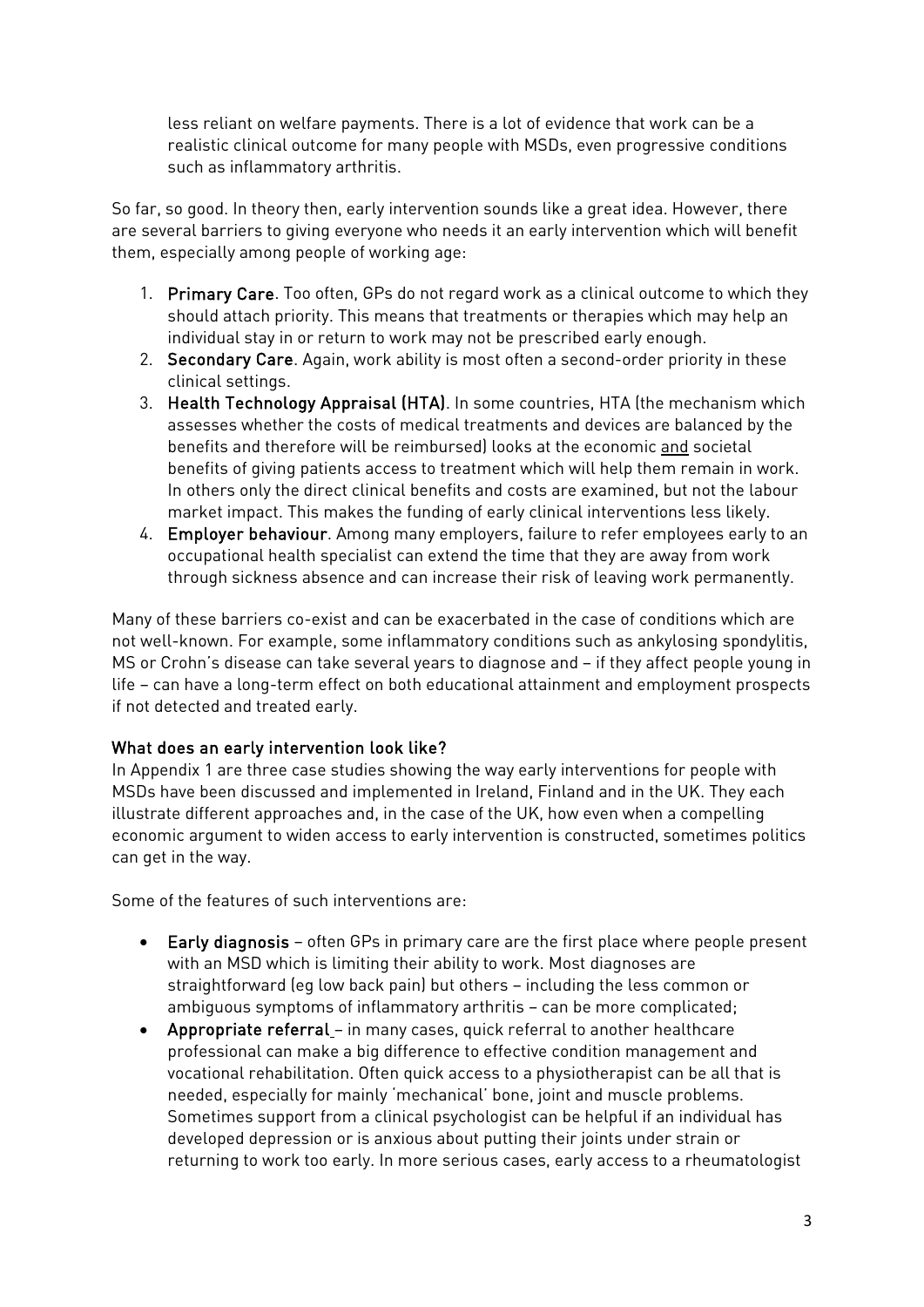or an orthopaedic surgeon may be necessary in order to access specialist treatments;

- Workplace adjustments employers, occupational health professionals or HR professionals can all make a difference to workplace health risks by improving hazardous working conditions, referring an absent employee early on for support and rehabilitation, and making adjustments to the working environment or to working hours to help people recovering from an episode of absence to phase their return to work;
- Self-management most often, the person who knows best how to manage an MSD in the workplace is the person living with it. Self-management is now a much more accepted idea in clinical practice. Early interventions which include an element of patient education, coaching and support can enable the individual to play an active part in the management of their condition. This can increase the confidence with which they feel they can negotiate a return to work.

Some MSDs, especially if they are caused by working conditions, can be prevented. Others, especially diseases of the bones and joints, are auto-immune conditions which cannot be prevented. Nonetheless, a well-timed and appropriate early intervention can be a powerful form of prevention. This can be decisive in ensuring that an individual's condition does not deteriorate and, in many cases, it can even get better.

#### How effective is early intervention?

The evidence-base to support the use of early intervention among people with MSDs is growing. The Fit for Work Europe Coalition has highlighted the work carried out by Lydia Abásolo and colleagues at Hospital Clínico San Carlos in Madrid<sup>[1](#page-3-0)</sup>. It was distinctive because it accepted patients referred after five days of absence from work and because, in addition to conventional clinical interventions for people with common and less common MSDs, it included patient education programmes. These programmes focused on improving knowledge and supporting patients to initiate and maintain exercise and behaviour which supported recovery and prevented re-occurrence. This two-year intervention with over 13,000 MSD patients resulted in a 50% reduction in permanent work disability (ie people leaving work completely) and a 39% reduction in temporary work disability (ie people having sick days from work as a result of their condition). In addition, patient satisfaction with this intervention was high. An analysis of the cost-effectiveness of the intervention in relation to the reduction in temporary work disability showed that for every \$1 of expenditure, \$15 was saved in productivity benefits.

#### Extending the benefits of early intervention across the EU?

The Madrid study, together with other examples, demonstrates that the benefits of early intervention could have a significant clinical and economic impact if they were replicated more widely across the EU.

To illustrate the potential impact of reducing MSD-related sickness absence (temporary work disability) across the EU, the Fit for Work Europe Coalition has carried out some simple analysis. We used the latest available estimates (some up to five years old) of the number of sick days attributable to MSDs from 12 member states. Additionally, absence data in some countries (eg France) is only available for sick days taken after a statutory qualification

<span id="page-3-0"></span> <sup>1</sup> Abasolo, L et al, A Health System Program To Reduce Work Disability Related to Musculoskeletal Disorders, *Annals of Internal Medicine*, 143:404-414, 2005.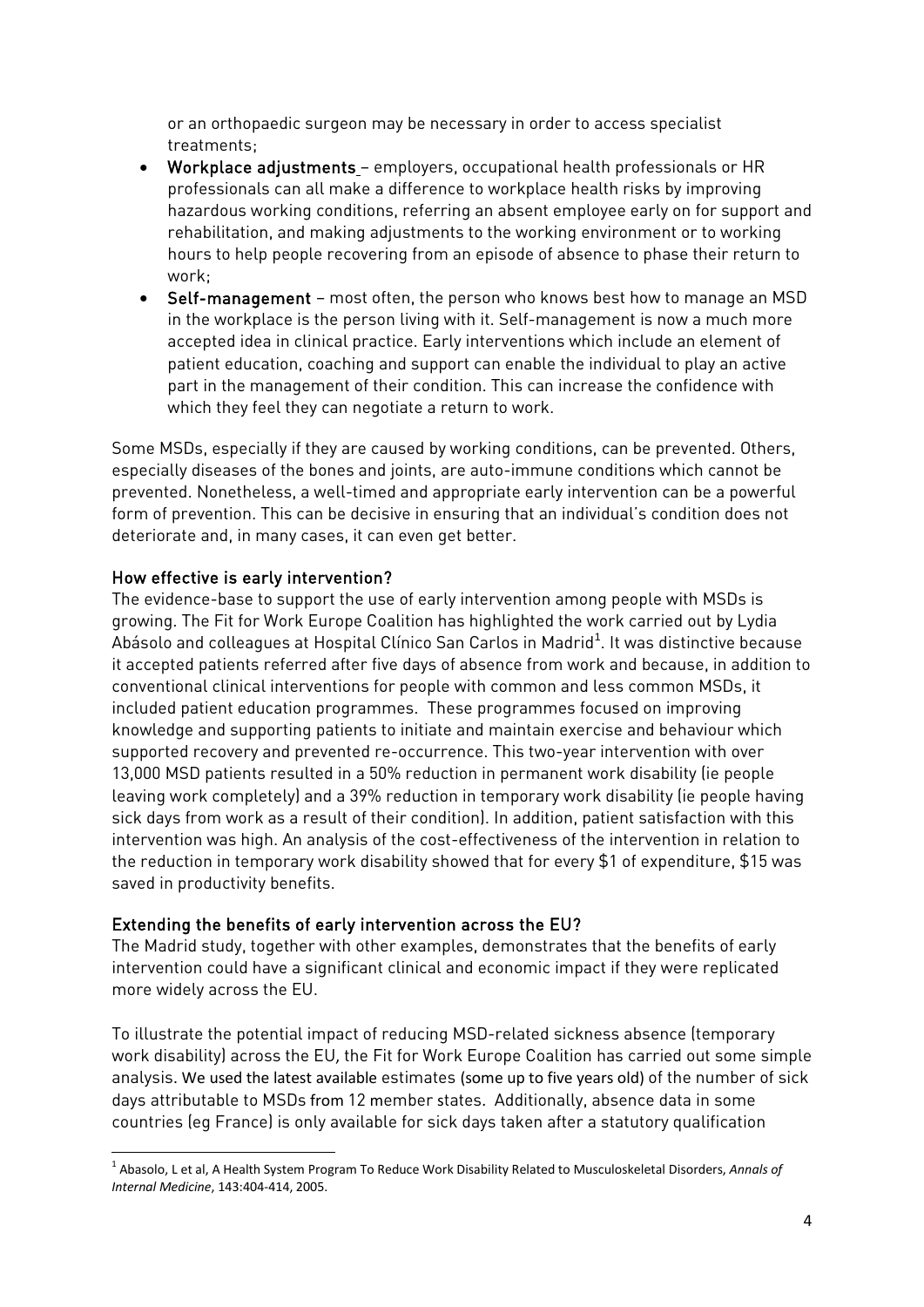period before workers become eligible for sick pay. In these cases, our data may underrepresent the levels of absence. So the scenarios presented below need to be interpreted with caution. However, as even a crude indicator of the scale of the impact which early intervention could make, we feel that our analysis makes a powerful point.

The analysis shows that, if the Madrid results were repeated across Spain, where 26m working days are lost to MSDs each year, the equivalent of over 46,000 additional Spanish workers would be available for work each day instead of on sick leave. The numbers for 11 other EU Member States are equally striking and are presented in Table 1.

Table: Additional workers available to work in 12 EU states (70% of the EU workforce) As the way patients are referred to early intervention services varies considerably between countries, this data is based on a more cautious estimate scenario of 25% instead of the 39% improvement rate achieved in the Madrid clinic. Nonetheless, the number of lost working days avoided even in this conservative estimate would still be substantial and show the significant impact that wider access to early intervention could have across the EU.

| Country        | Days lost to MSDs | Number available to | Number available to |
|----------------|-------------------|---------------------|---------------------|
|                | each year         | work if Madrid      | work with just a    |
|                |                   | results replicated  | 25% reduction       |
| Germany        | 217m              | 479,973             | 307,675             |
| UK             | 35m               | 62,045              | 39,773              |
| Spain          | 26m               | 46,091              | 29,545              |
| Poland         | 21.7 <sub>m</sub> | 38,538              | 24,704              |
| France         | 13.4m             | 23,724              | 15,208              |
| Austria        | 7.7 <sub>m</sub>  | 13,650              | 8,750               |
| Ireland        | 7 <sub>m</sub>    | 12,409              | 7,955               |
| <b>Finland</b> | 5.15m             | 9,142               | 5,860               |
| Romania        | 3.15m             | 5,594               | 3,586               |
| Slovenia       | 2.47m             | 4,379               | 2,807               |
| Greece         | 1.2 <sub>m</sub>  | 2,472               | 1,584               |
| <b>Estonia</b> | 1.02m             | 1,815               | 1,164               |
|                |                   |                     |                     |
| <b>TOTAL</b>   | 102m              | 699,832             | 448,610             |

Sources: Fit for Work Europe estimates based on country-specific data

The data from 12 member states represents only 70% of the EU workforce. Extrapolating this data for all 28 member states, the total number of additional EU workers who would be available for work each day with a 39% reduction in temporary work disability would be one million. As the way patients are referred to early intervention services varies considerably between countries, we have also constructed a scenario based on a more cautious estimate of a 25% reduction in temporary work disability, instead of the 39% improvement rate achieved in the Madrid clinic. Nonetheless, the number of lost working days avoided even in this conservative estimate would still be substantial – an additional 640,000 workers available for work. This shows the significant impact that wider access to early intervention could have across the EU.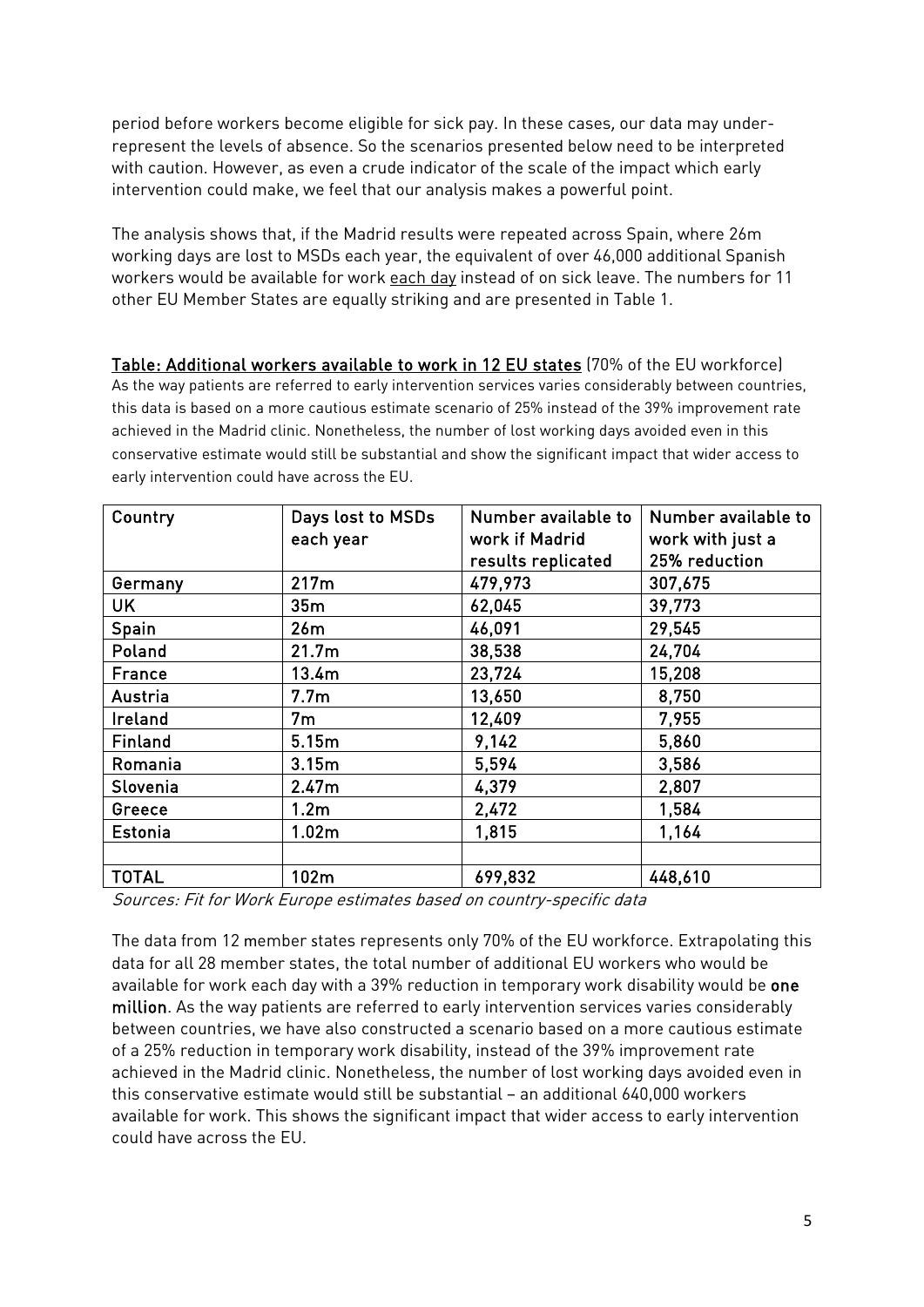#### Conclusion

As economies across the EU emerge tentatively from the depths of recession, they will need a skilled, motivated and healthy workforce to help them regain previous levels of productivity and competitiveness. As we hope this paper demonstrates, improving access to early interventions for those people of working-age with long-term or chronic health conditions could play a significant part in keeping the EU workforce healthy and active.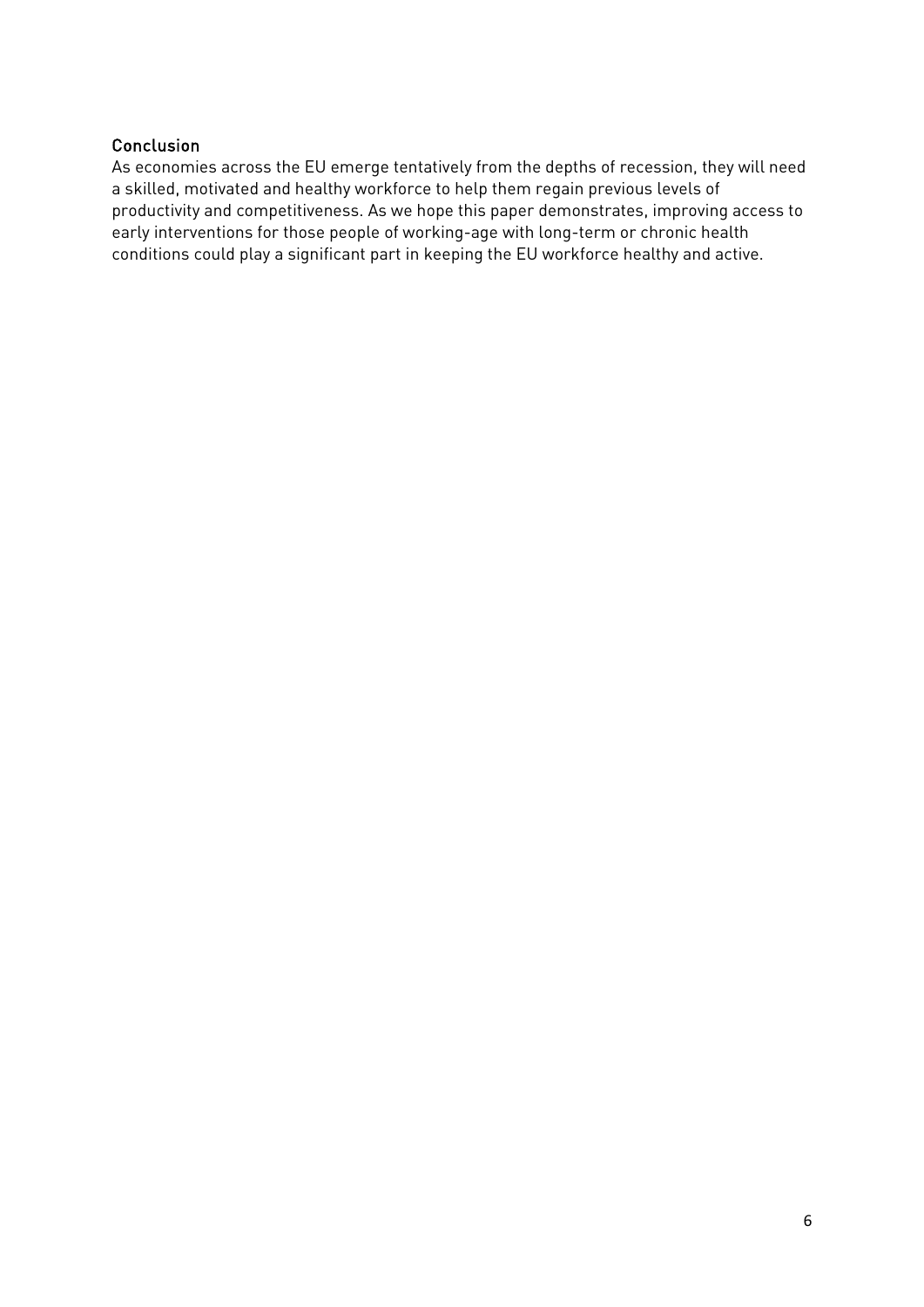## Appendix 1 Case studies of early intervention for people with MSDs

## The Renaissance Project, Ireland

In the Republic of Ireland, this government-supported project aimed to target to address the impact of chronic disability from low back pain through early interventions.

## The approach

In 2003, between January and June, 3,300 new claimants for Disability Benefit and Injury Benefit with GP-certified low back pain (LBP) were selected for participation in the project. All subjects were between 20 and 50 years of age. A matched control group of claimants was also selected as a comparator. Of the initial 3,300 claimants, the following outcomes were reported:

- 1,700 (51%) returned to work within four weeks;
- 1,600 were selected for early referral and asked to attend a medical assessment 4-6 weeks after claiming (much earlier than normal);
- 1,000 decided to return to work and were not medically assessed;
- The remaining 600 were assessed using a diagnostic triage approach.

The medical assessments placed claimants into one of three categories. Those with simple back pain (95%), those with nerve root pain (3-5%) and those with a potentially serious spinal pathology (1-2%). Claimants in the 'simple back pain' category were assessed for their work capability, taking into account symptom severity, occupation, potential for work restriction and potential to change the demands of the job.

## The results

The proportion of claimants progressing from simple back pain to chronic disability fell, with 64% assessed to be capable of work, compared with 20% of claimants assessed during the previous year. There was also a reduction in the number of claimants appealing against their assessment (44% versus 61%). Compared with the control group there was a 40% reduction in claims which progressed to a long duration and a saving of over 560,000 euros compared with the previous year.

## What happened next?

The study was regarded as a success, especially as it demonstrated that targeted early intervention with low back pain could reduce progression to chronic disability; improve the health of claimants; reduce healthcare costs; reduce absence from work; improve productivity and yield savings for long-term benefits schemes. The project was extended beyond its original scope and has produced further positive results.

Further details of the project can be downloaded here:<http://www.welfare.ie/EN/Policy/>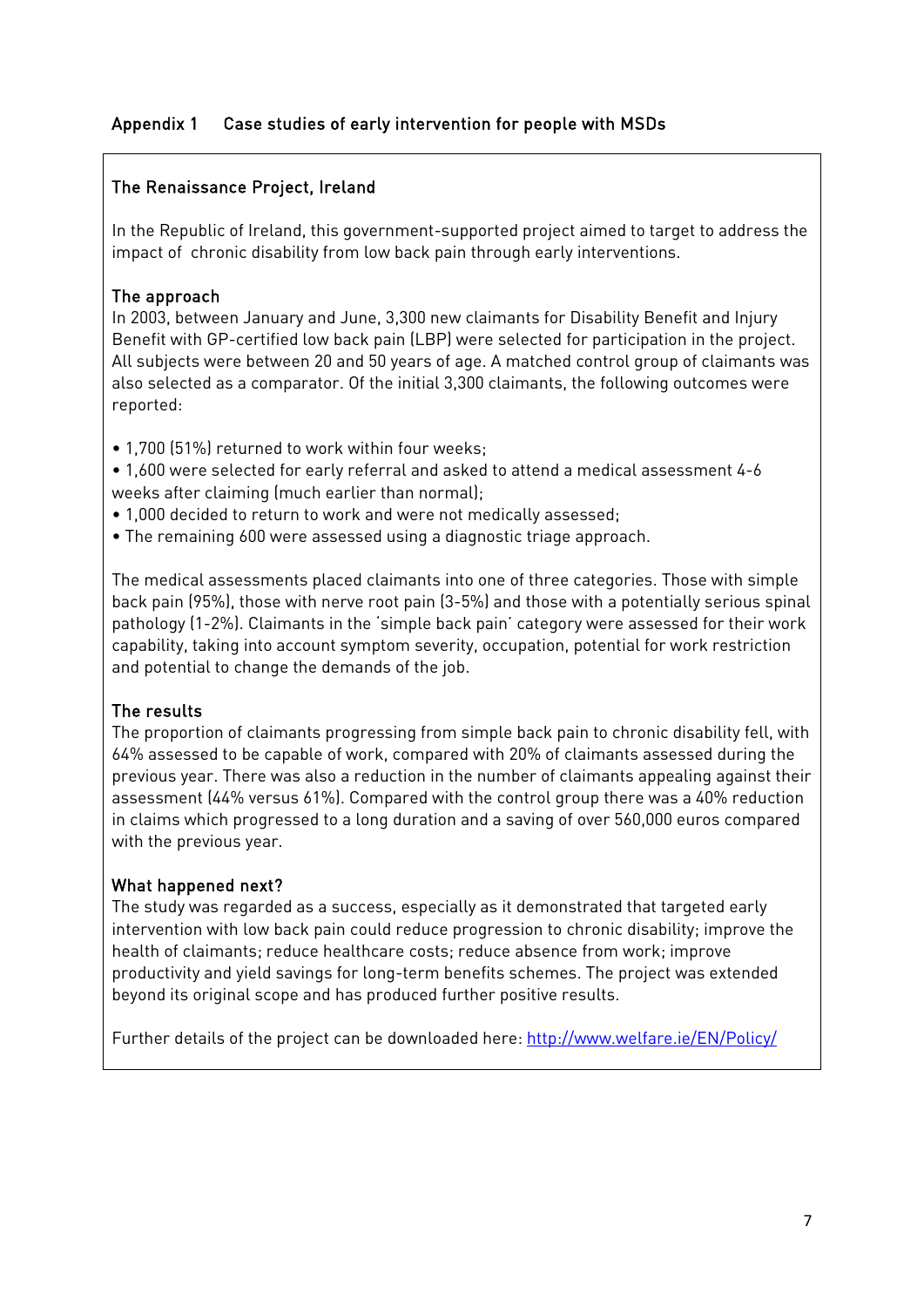#### Targeted Occupational Health Intervention, Finland

The aim of this intervention was to provide high risk employees in the construction, service and maintenance industry a targeted occupational health intervention to aid job retention.

### The approach

All employees completed a health questionnaire to identify their risk for sickness absence. The employees were divided into low risk, intermediate risk and high risk groups. The high risk group included people who responded that they had pain, impairment due to musculoskeletal problems, sleep problems, high levels of stress/fatigue or a high depression score. Once identified as high risk, the employees received a targeted occupational health intervention, which was provided by the company's own occupational nurses and physicians. The employees received personal feedback from their health questionnaire. They also were invited to attend a consultation at their local occupational health service (OHS). The aim of the consultation was to construct an action plan, and if appropriate, refer the employee to a specialist or psychologist. The visits to the local occupational health service were predefined and included procedures on how to further diagnose diseases and rules for further actions according to detailed descriptions. After the consultation, the occupational nurse compiled a personal file for each employee. This included information about the treatments and health advice received at the OHS; the referrals to further evaluation or interventions; the considerations of OHS professionals that no further actions were needed and the refusals of some employees to take further action.

#### The results

Employees who participated in the intervention had fewer days absent and used less healthcare resources. However, health outcomes for the employees participating in the programme did not significantly improve. The use of the health survey allowed for the identification of workers at risk for specific diseases. For these employees, 45% were referred to a specialist or specific intervention to address a newly identified health problem. Compared with usual care, the intervention was eventually cost-saving due to decreased sickness absence days and less use of healthcare resources. The health survey identified employees who were at high risk of sickness absence and work disability. By focusing on the high risk employees, OHS can provide targeted interventions that address their health needs.

#### Source:

Taimela, S Justén, S Aronen, P Sintonen, H Läärä, E Malmivaara, A Tiekso, J and Aro T, (2008) An occupational health intervention programme for workers at high risk for sickness absence. Cost effectiveness analysis based on a randomised controlled trial, Occupational and Environmental Medicine, 65; pp242-248.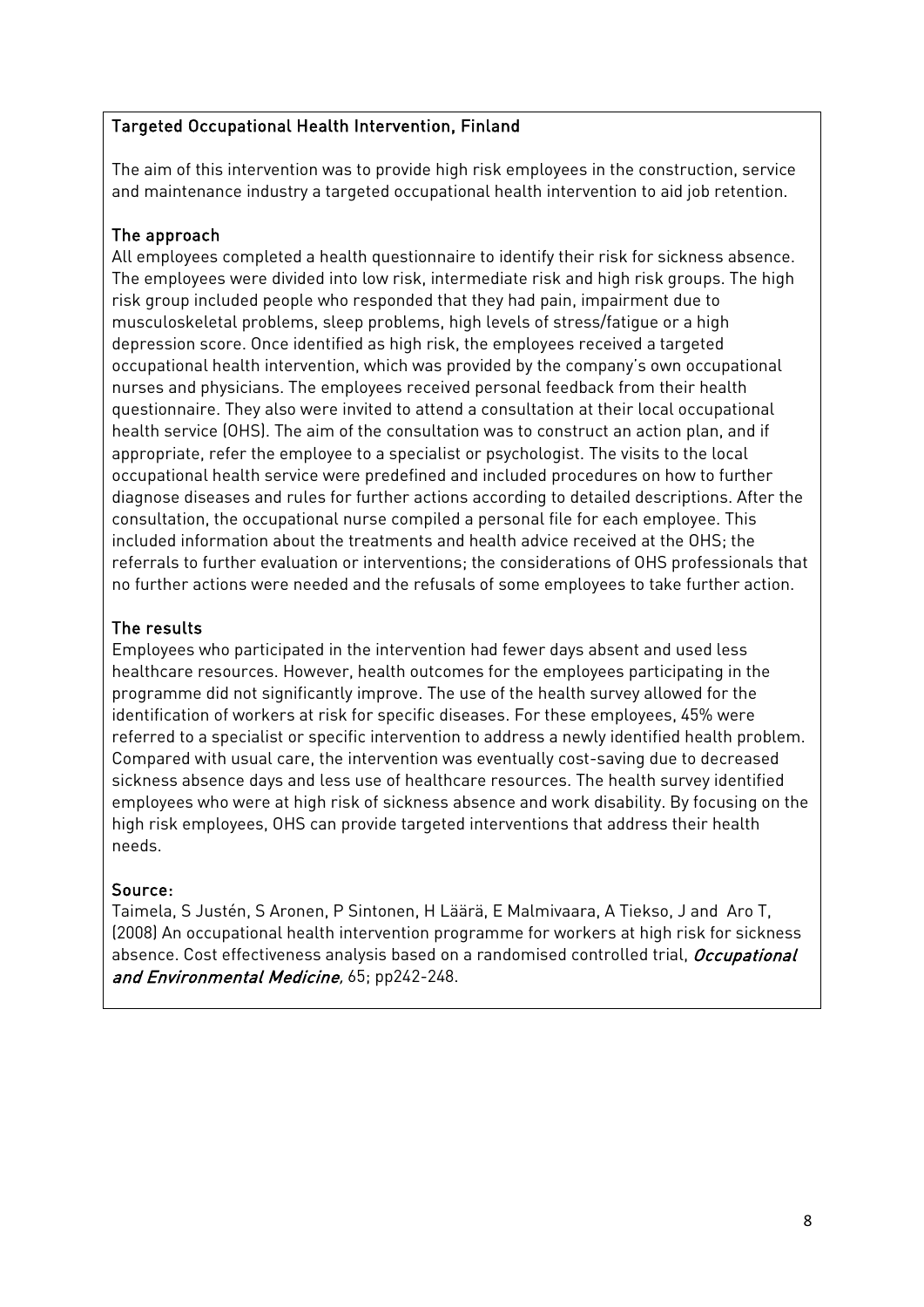### Economics vs Politics, United Kingdom

In the UK, calculations from the National Audit Office (NAO) have shown that clinical and work outcomes for people with rheumatoid arthritis could be improved if access to clinical interventions (within the first three months after symptom onset) changed from 10% to 20%. However, to achieve these gains, expenditure in the health care system (NHS) would need to be increased by £11 million over five years. A productivity 'payoff' – estimated to be £31 million from reduced sick leave, lower unemployment and reduced 'transfer' payments (ie welfare) – would accrue over this period to individuals, employers and to the Department of Work and Pensions (DWP). In addition, such an investment would increase quality of life by 4% over the first five years, as measured by quality adjusted life years (QALY). If the DWP and the NHS agreed to find ways of sharing some of these benefits, then it would be possible for the NHS to receive a financial as well as a healthcare return on its original investment.

This elegant and apparently persuasive economic argument was put to, and accepted by the Public Accounts Committee – an influential group of MPs in the House of Commons. However, despite wide support, the political argument has yet to be won and no action based on this NAO example has yet been taken.